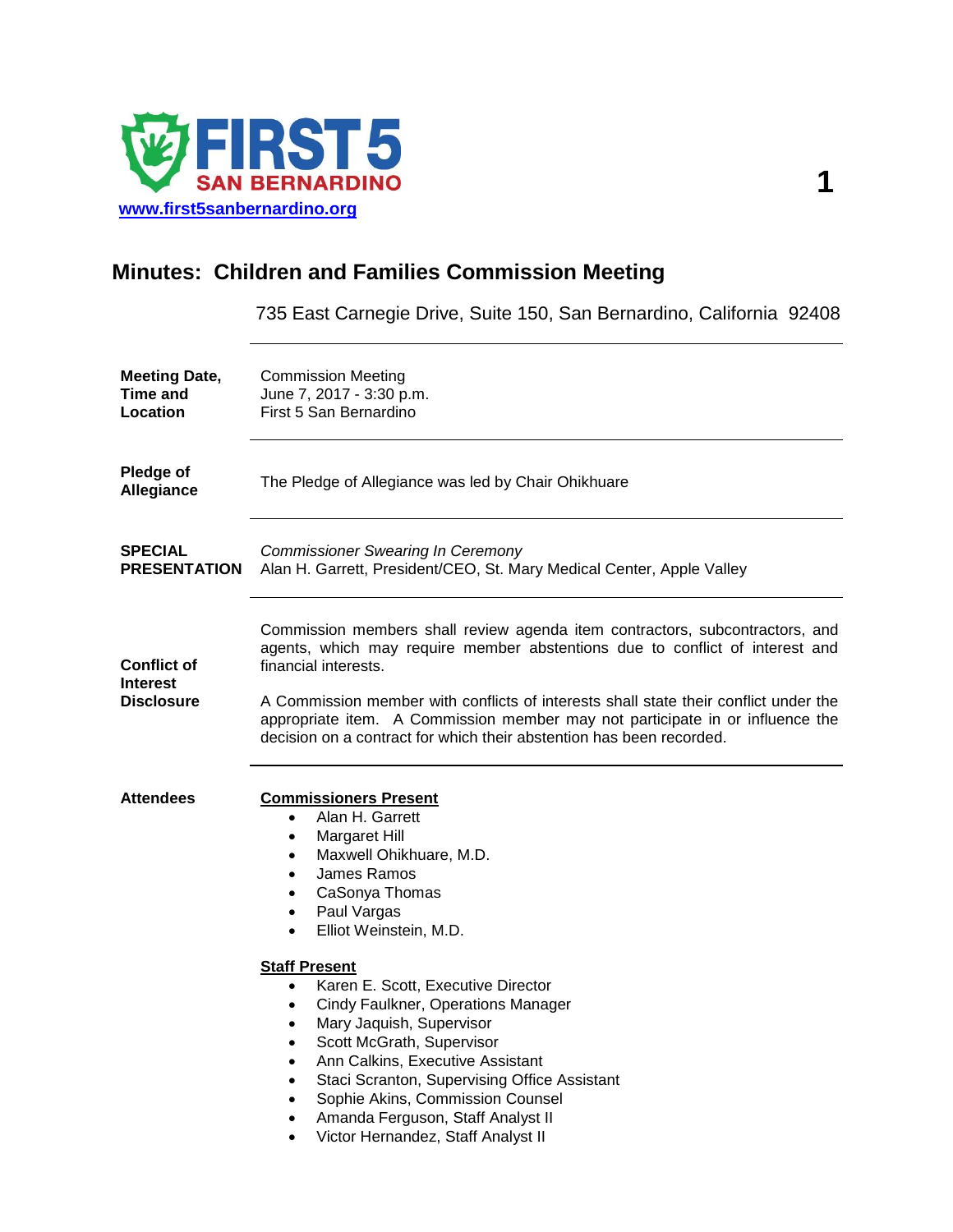- Walid Wahba, Staff Analyst II
- Ronnie Thomas, Staff Analyst II

| <b>Changes to the</b><br>Agenda | None |
|---------------------------------|------|
|                                 |      |

### **New Commissioner**

**Report – Executive Director**

Welcome to Commissioner Alan Garrett, President/CEO from St. Mary Medical Center, Apple Valley.

## **Operation Splash**

First 5's Sixth Annual Water Safety event, *Operation Splash*, was held June 2nd at Perris Hill Park - Jerry Lewis Family Swim Center in San Bernardino and, once again, a huge success.

There were about 1,500 attendees: 750 children and their parents/caregivers at each of the 2 sessions held that day. Also present were 30 family resource provider booths as well as food vendors.

There is a 30 second clip of a submersion reenactment that LuCretia Dowdy, along with her collaborative partners with Safe Kids Inland Empire, and San Bernardino County Sheriff's Department put together at the Operation Splash event. It is currently pinned to the top of the F5SB Facebook page.

The link to the complete *Seconds Out of Sight - F5SB Drowning Prevention Campaign* created by F5SB Media Specialist, Leslie Fountain was sent to the Commissioners. Great job, Leslie!

# **National Innovative Communities Conference**

Kudos to Scott McGrath, F5SB Community Engagement and Evaluation Supervisor, for his participation at this conference in Ontario last month with a presentation entitled *Data-Driven Practice in Community Programs*. See article and photos on page 3.

# **THRIVE Nonprofit Conference**

Please share the upcoming THRIVE Nonprofit Conference opportunity listed on page 4. F5SB is very proud of the Inland Empire Community Collaborative (IECC) and the work they continue to do. The IECC was created as a result of 13, non-profit, childserving agencies working together for two years to strengthen their organizations and improve outcomes for individuals and communities throughout San Bernardino County.

Each member organization in the IECC participated in F5SB's yearlong capacity building academy which provided technical assistance and coaching. Each of the members adopted and is guided by a sustainability plan which directly responds to the needs and priorities of their target audiences and local communities.

The support to build this capacity building powerhouse was funded by F5SB. IECC is hosting their second annual one-day conference which offers strategies and toolkits for staff and board members looking to build and sustain their organizations.

# **Staffing**

F5SB has a Staff Analyst vacancy with the departure of Jessica Cain, who was overseeing our Quality Start (QRIS) initiative. Jessica had a family emergency and had to return immediately to Kentucky. It is a great loss to our County.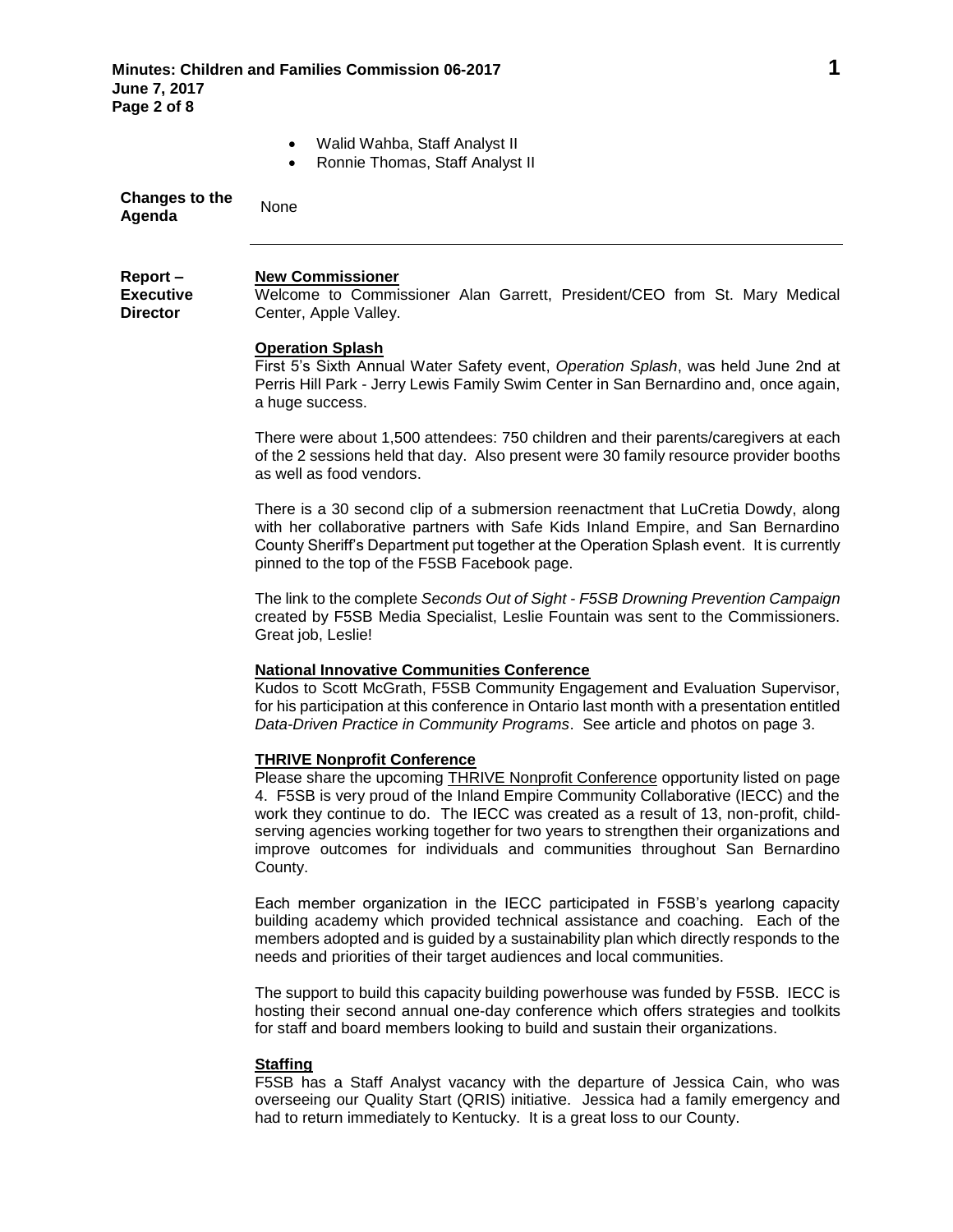At today's Commission Meeting, an employment contract will be presented for approval for a long-standing Accountant III vacancy and also the first of several contracts where roles and duties of positions have been studied and determinations made of changes needed in position titles, pay scales, etc., to align with the uniqueness of First 5 Commissions.

### **Asthma Coalition**

Several months ago, Dr. Rhonda Spencer-Hwang, a researcher from Loma Linda University School of Public Health, presented a proposal to the Commission entitled *Early Childhood Resiliency Coalition to Address Asthma Management Strategic Systems Approach*. This work was proposed as a regional project supported by F5SB and First 5 Riverside and possible funding by the Commissions.

After careful consideration and analysis and consultation with leadership from both County Commissions, County Public Health departments and other pertinent stakeholders, and although the proposal is a dynamic illustration of what we could achieve as a region, the *Early Childhood Resiliency Coalition to Address Asthma Management* from a strategic systems approach is a bit duplicative of the work that has already begun in our region with the current coalition.

Also, certain aspects of the proposal, including the emphasis on research is beyond the current realm of the local First 5 missions, with much research and guidance already available to the region. Lastly, air quality issues and economic impact issues are beyond First 5s - politically and financially - and from any meaningful sustainability vantage point.

In order to achieve the maximum impact for targeted children in San Bernardino and Riverside Counties, continued support and work within existing resources and with current providers is required. If the current coalition is agreeable and sees the benefit, then skilled facilitation should be obtained to bring this collaborative group together and revisit a strategic plan with measurable goals, some of which will align with the Strategic Plan for Asthma in California 2015-2019. If the Commissions choose this avenue and fund any part to support local efforts, it will be through a competitive Request for Qualifications process.

Dr. Spencer-Hwang/Loma Linda School of Public Health was notified that F5SB and First 5 Riverside Commissions will not fund this project at this time. Both First 5s will be focusing on the current collaborative infrastructure and existing resources to meet agreed upon goals to reduce asthma symptoms and improve the quality of life for children and their families in our region.

# **State Budget & Legislative Updates**

I recently participated in the "Early Learning Advocacy Day" in Sacramento on May 24th . See pages 1 and 4.

Our message for the day was pretty simple and very clear - affordable, quality childcare is a pathway to economic security. We thanked our local legislators for rejecting the proposed "pause" on increasing preschool slots and reimbursement rates. We thanked them for honoring the multi-year child care promise made in the 2016-2017 budget and for their support of quality early childhood education and family strengthening that improves our economy and quality of life for all our residents beginning with our 0-5 population. The investment in affordable child care is a clear anti-poverty measure.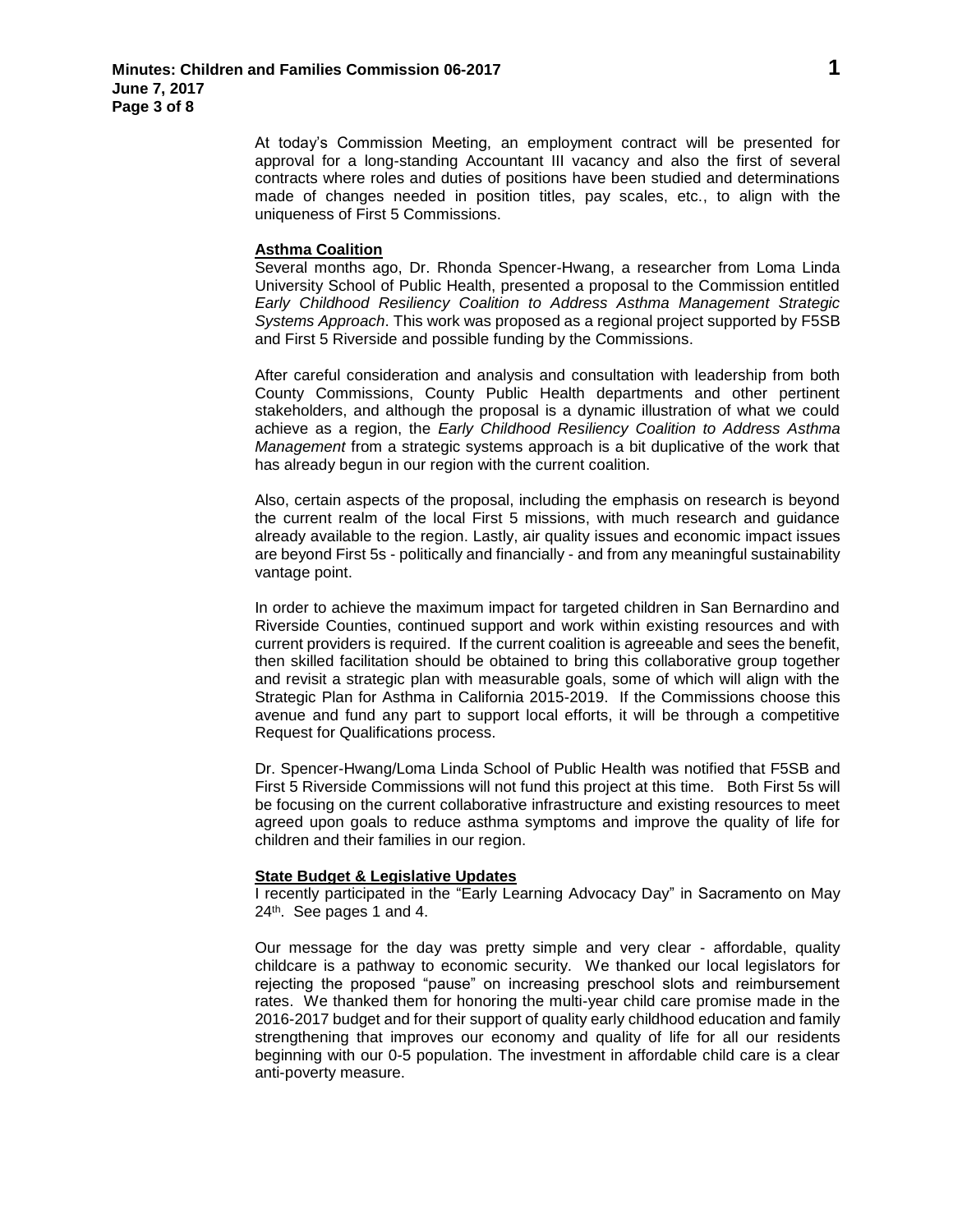## **Support for AB 1268**

F5SB is proud to support AB 1268 (Reyes & Rubio) which creates the California Domestic Violence Prevention Fund. F5SB signed a letter of support to obtain additional funding and resources to address this issue.

The letter of support mentions the work done to support victims by providers in San Bernardino County and the creation of a Domestic Violence Council to engage nonprofit providers, community stakeholders, law enforcement, courts and even victims to ensure there are strategies geared to prevention before violence happens versus costly intervention after it happens.

There is little to no funding for these prevention and community education and awareness efforts and volunteerism does not meet the administrative and coordinating leadership needs for a County as large as San Bernardino. Currently, the County does not receive any funding from the Office of Emergency Services for Family Violence Prevention. AB 1268 could change that.

## **AB 992**

AB 992 would create the CalWORKs Baby Wellness and Family Support Program within the existing CalWORKs systems. The program would build off of existing home visiting programs county-by-county.

Years of research shows that home visiting helps reduce neglect and abuse, increase school readiness, increase parent/child engagement, and connect families to necessary community supports.

Home visiting is a service offered by a qualified individual to provide parent coaching, critical information on child development and parent interactions, and resource referrals.

AB 992 would offer voluntary home visiting to CalWORKs recipients with children under the age of 2. This bill will help us reach the most at-risk families and ensure parents and children have the supports they need to thrive.

The CalWORKs Baby Wellness and Family Support Program would be funded by General Fund surpluses. Essentially, additional state TANF dollars, which the Governor is treating as General Fund, would be diverted to fund this program. Reduced caseload for CalWORKs stage 2 and 3 are also being diverted back to the General Fund. The Assembly Budget Subcommittee on Health & Human Services voted to allocate \$100M for the program.

On May 26th, Speaker Rendon announced appointments of members to the Budget Conference Committee and Assembly member Jay Obernolte was appointed Chair. I contacted him and his staff and shared the letter of support for AB992, endorsed by more than 35 First 5 Commissions. San Bernardino County is in a unique situation to advocate for this funding. 44 out of 58 counties receive funding from the federal Maternal, Infant and Early Childhood Home Visiting (MIECHV) program. San Bernardino County receives zero funding from MIECHV or any other State or local source.

**Report – Advisory Committee** There is nothing new to report this month. The next meeting date has not yet been decided. Once determined, it will be posted on the First 5 website and the meeting will be held at this location.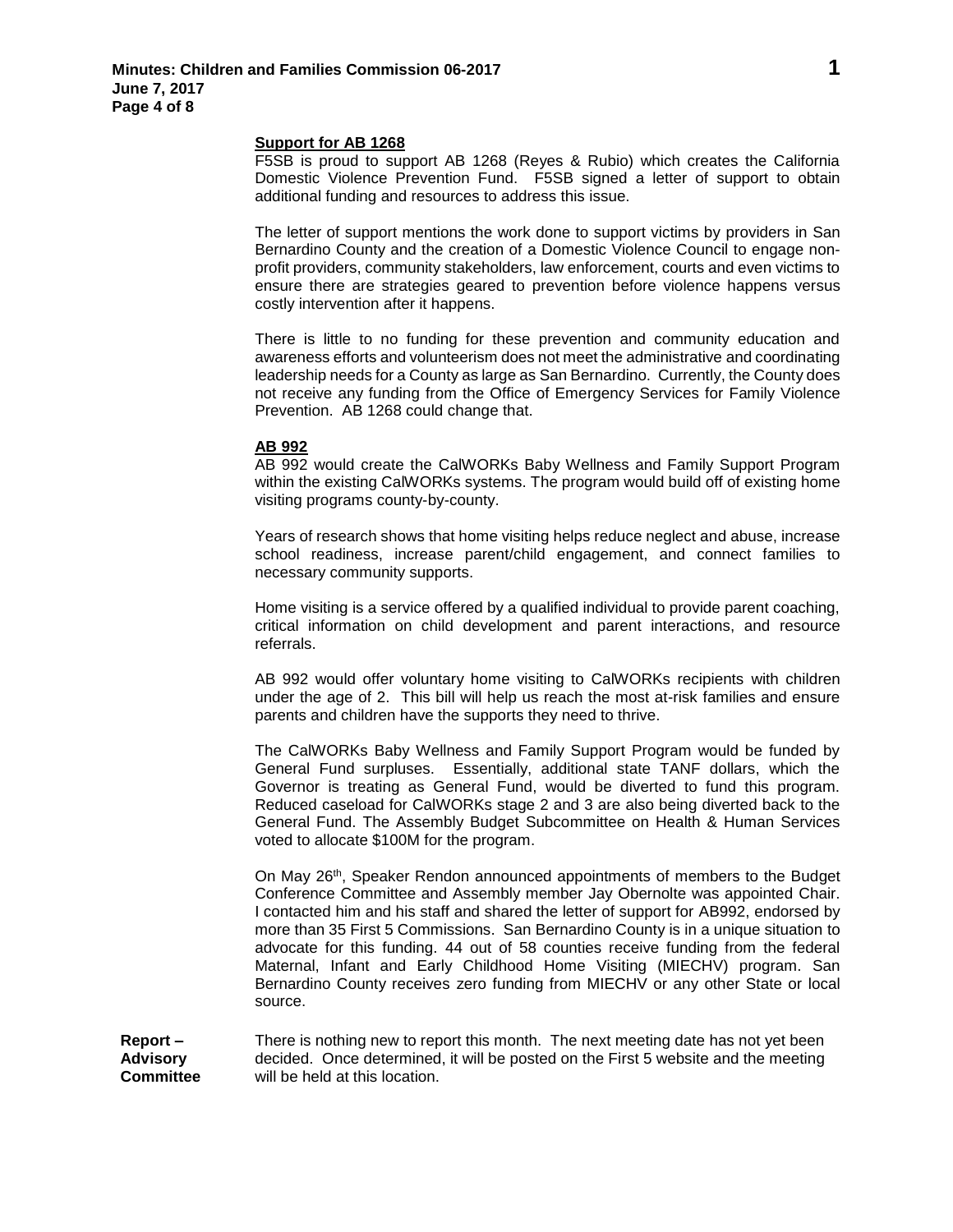**Report –** See attached legislative report presented by Chekesha Gilliam: **Legislative**  $\overline{\mathcal{Y}}$ 6-2017 F5 report.pdf

**Consent**

A motion was made by Commissioner Ramos and seconded by Commissioner Weinstein to approve the Consent Items. Without further comment or objection, motion carried by unanimous vote.

| Item No.       | <b>CONSENT</b>                                                                                                                                                                                                                                                                                                                                                                                                                                                                                                                                                                                                                                                                                                                                                                                               |
|----------------|--------------------------------------------------------------------------------------------------------------------------------------------------------------------------------------------------------------------------------------------------------------------------------------------------------------------------------------------------------------------------------------------------------------------------------------------------------------------------------------------------------------------------------------------------------------------------------------------------------------------------------------------------------------------------------------------------------------------------------------------------------------------------------------------------------------|
| 1              | Approve Minutes of May 3, 2017 Commission Meeting.<br>(Presenter: Ann M. Calkins, Executive Assistant, 252-4252)                                                                                                                                                                                                                                                                                                                                                                                                                                                                                                                                                                                                                                                                                             |
| $\overline{2}$ | Approve employment contract between the County of San Bernardino, Children<br>а.<br>and Families Commission, and Lucretia Dowdy, Marketing Aide, for an annual<br>cost of \$60,013 (\$40,820 Salary, \$19,193 Benefits) for the period of July 1, 2017<br>through June 30, 2020.<br>b. Authorize the Assistant Executive Officer of Human Services to execute<br>amendments to extend the term of the contract for a maximum of three<br>successive one-year periods on behalf of the County, subject to County Counsel<br>review.<br>Direct the Assistant Executive Officer of Human Services to transmit all<br>C.<br>documents in relation to contract amendments to the Clerk of the Board of<br>Supervisors within 30 days of execution.<br>(Presenter: Karen E. Scott, Executive Director, 252-4252)   |
| 3              | Approve employment contract between the County of San Bernardino, Children<br>a.<br>and Families Commission, and Gregory D. Sellon, Accountant III, for an annual<br>cost of \$79,334 (\$55,869 Salary, \$23,465 Benefits) for the period of July 8, 2017<br>through July 7, 2020.<br>b. Authorize the Assistant Executive Officer of Human Services to execute<br>amendments to extend the term of the contract for a maximum of three<br>successive one-year periods on behalf of the County, subject to County Counsel<br>review.<br>Direct the Assistant Executive Officer of Human Services to transmit all<br>C.<br>documents in relation to contract amendments to the Clerk of the Board of<br>Supervisors within 30 days of execution.<br>(Presenter: Karen E. Scott, Executive Director, 252-4252) |

| Item No. | <b>DISCUSSION</b>                                                                                                                                                          |
|----------|----------------------------------------------------------------------------------------------------------------------------------------------------------------------------|
| 4        | Approve Budget for Fiscal Year 2017-2018 and updates to the Five Year Financial<br>Plan.                                                                                   |
|          | (Presenter: Debora Dickerson-Sims, Administrative Supervisor II, 252-4269)                                                                                                 |
|          | <b>Discussion</b>                                                                                                                                                          |
|          | Discussion ensued relating to the budget and various questions posed by the<br>Commissioners were answered by Ms. Dickerson-Sims.                                          |
|          | <b>Public Comment</b><br>None                                                                                                                                              |
|          |                                                                                                                                                                            |
|          | A motion was made by Commissioner Ramos and seconded by Commissioner Hill to<br>approve Item 4. Without further comment or objection, motion carried by unanimous<br>vote. |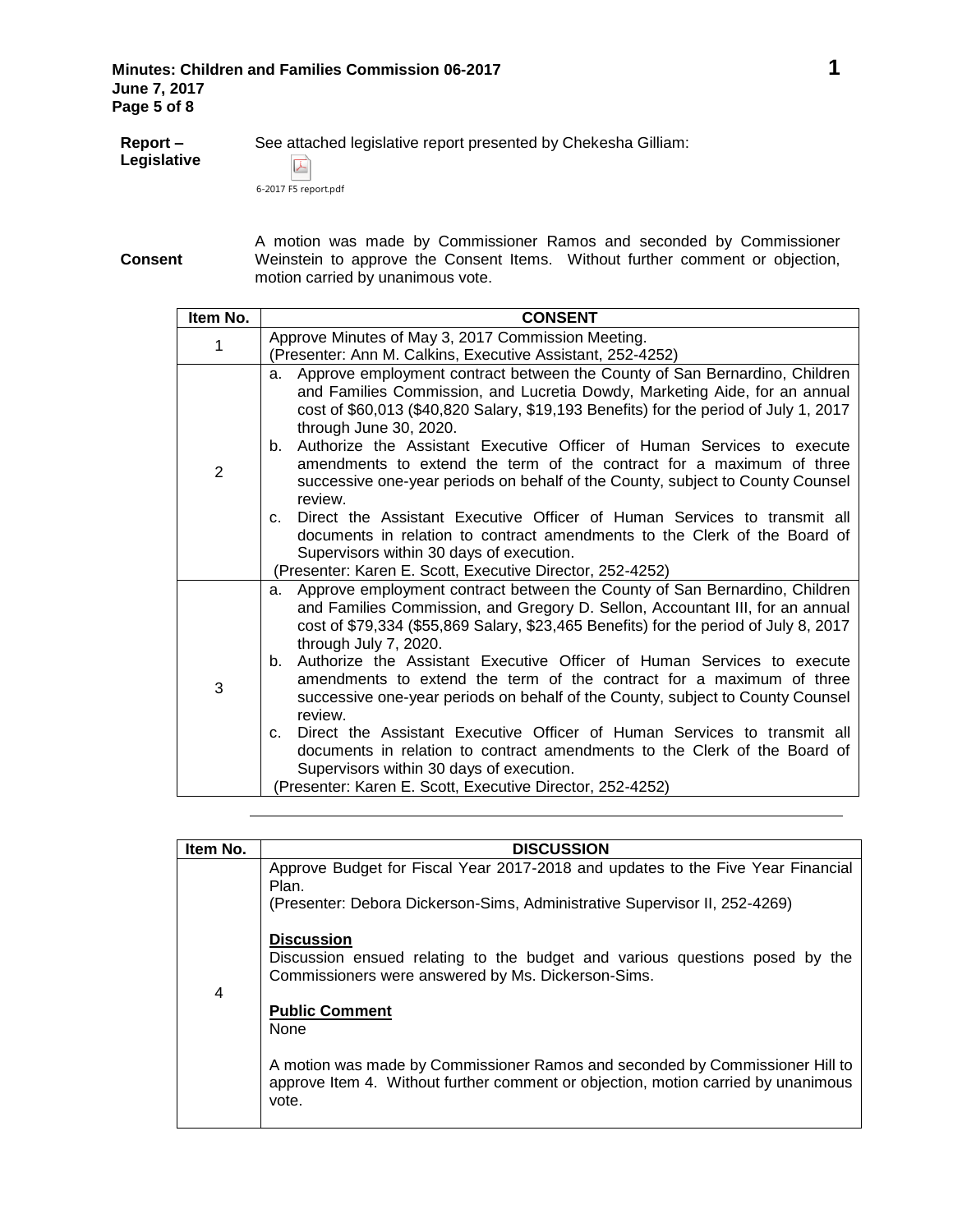| 5 | Approve Amendment A1 for Contract IC028 with Matrix Outcomes Model LLC for<br>Fiscal Years 2018-2020 for access to the Family Development Matrix (FDM), a<br>complementary assessment, case management and evaluation tool to be used by<br>agencies awarded contracts under the Family and Community Support Partnerships<br>(FCSP) initiative, for an annual amount of \$47,400, resulting in a cumulative total of<br>\$244,000 for Fiscal Years 2015-2020.<br>(Presenter: Scott McGrath, Supervisor, 252-4259)<br><b>Discussion</b><br>None                                                                                                                                                                                                                                                                                                                                                                                                                                                               |
|---|---------------------------------------------------------------------------------------------------------------------------------------------------------------------------------------------------------------------------------------------------------------------------------------------------------------------------------------------------------------------------------------------------------------------------------------------------------------------------------------------------------------------------------------------------------------------------------------------------------------------------------------------------------------------------------------------------------------------------------------------------------------------------------------------------------------------------------------------------------------------------------------------------------------------------------------------------------------------------------------------------------------|
|   | <b>Public Comment</b><br>None                                                                                                                                                                                                                                                                                                                                                                                                                                                                                                                                                                                                                                                                                                                                                                                                                                                                                                                                                                                 |
|   | A motion was made by Commissioner Ramos and seconded by Commissioner Vargas<br>to approve Item 5. With Commissioner Hill absent and without further comment or<br>objection, motion carried by unanimous vote.                                                                                                                                                                                                                                                                                                                                                                                                                                                                                                                                                                                                                                                                                                                                                                                                |
| 6 | Approve Contract Amendments with the following Quality Rating Improvement<br>System (QRIS) partners for the implementation of the Quality Start San Bernardino<br>(QSSB) in accordance with the San Bernardino County's QRIS Strategic Plan for<br>Fiscal Year 2017-2018:<br>San Bernardino County Superintendent of Schools, Contract EC030A1, in the<br>а.<br>amount of \$254,750 for enrollment services and ratings, and;<br>Child Care Resource Center, Contract EC031A1, in the amount of<br>b.<br>\$1,425,275 for coordination of quality improvement services, program<br>evaluation and professional development, and;<br>University Enterprise Corporation/California<br>State<br>University,<br>San<br>c.<br>Bernardino, Contract EC032A1, in the amount of \$257,228 to enhance higher<br>education opportunities in early care and education and conduct site<br>assessments.<br>(Presenter: Cindy Faulkner, Operations Manager, 252-4253)<br><b>Discussion</b><br>None<br><b>Public Comment</b> |
|   | None<br>A motion was made by Commissioner Weinstein and seconded by Commissioner<br>Ramos to approve Item 6. With Commissioner Hill absent and without further<br>comment or objection, motion carried by unanimous vote.                                                                                                                                                                                                                                                                                                                                                                                                                                                                                                                                                                                                                                                                                                                                                                                     |
| 7 | Approve Amendment A1 for Contract FS067 with Chino Valley Unified School District<br>(CVUSD) for Fiscal Year 2018-2020 in the total amount of \$469,990 for a cumulative<br>total amount for Fiscal Years 2015 through 2020 of \$17,031,103 in support of RFP<br>14-02 Family and Community Support and Partnerships (FCSP) - Family Support<br>Services (FSS).<br>(Presenter: Walid Wahba, Staff Analyst II, 252-4258)                                                                                                                                                                                                                                                                                                                                                                                                                                                                                                                                                                                       |
|   | <b>Discussion</b><br>None<br><b>Public Comment</b><br>None                                                                                                                                                                                                                                                                                                                                                                                                                                                                                                                                                                                                                                                                                                                                                                                                                                                                                                                                                    |
|   |                                                                                                                                                                                                                                                                                                                                                                                                                                                                                                                                                                                                                                                                                                                                                                                                                                                                                                                                                                                                               |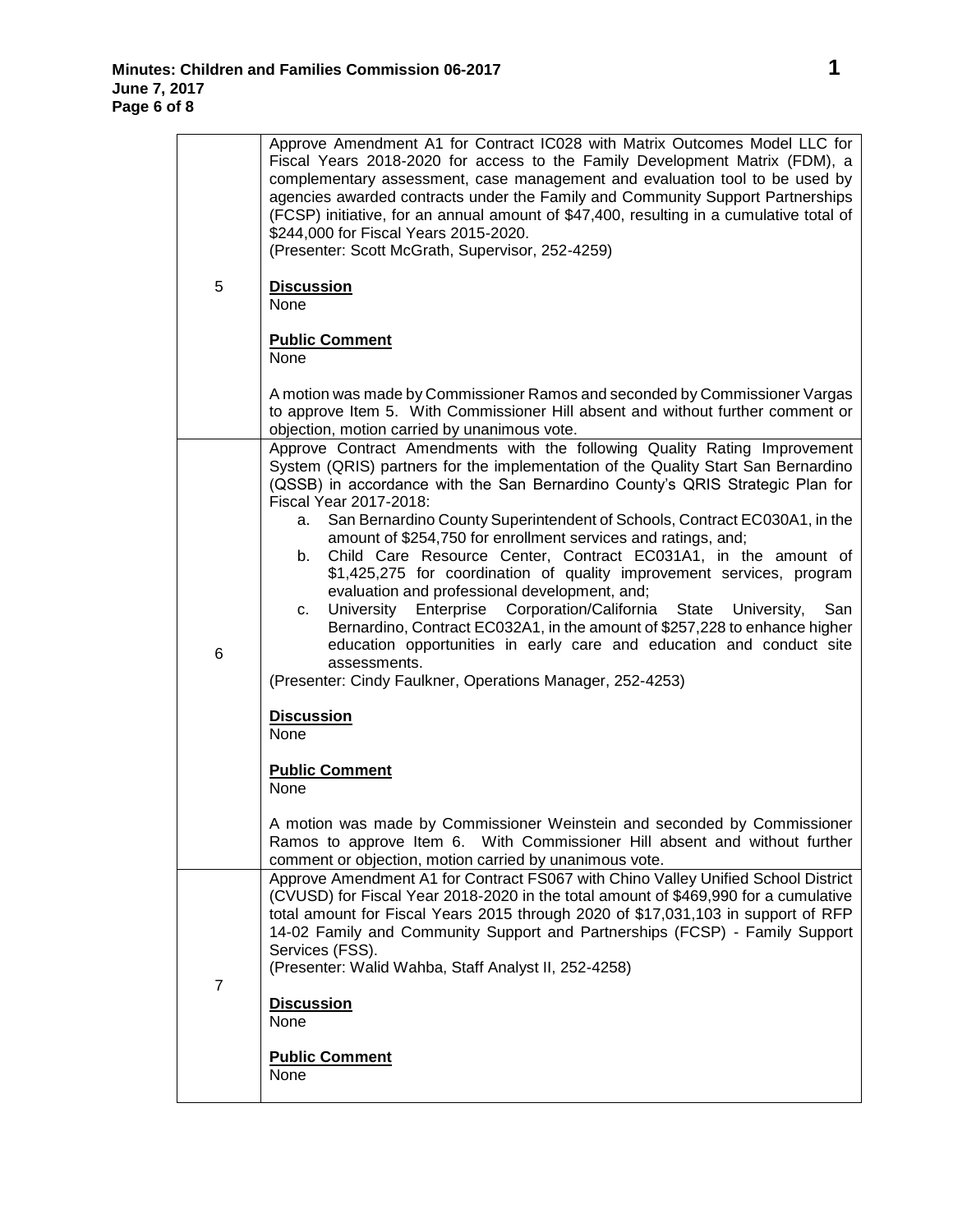|    | A motion was made by Commissioner Ramos and seconded by Commissioner Vargas<br>to approve Item 7. With Commissioner Hill absent and without further comment or                                                                                                                                                                                                                                                                                                                                                                                             |
|----|------------------------------------------------------------------------------------------------------------------------------------------------------------------------------------------------------------------------------------------------------------------------------------------------------------------------------------------------------------------------------------------------------------------------------------------------------------------------------------------------------------------------------------------------------------|
| 8  | objection, motion carried by unanimous vote.<br>Approve Amendment A2 to Contract HW052 with County of San Bernardino<br>Department of Behavioral Health to extend for one year through Fiscal Year 2017-<br>2018 in the amount of \$5,134,283, resulting in the cumulative total amount of<br>\$25,724,800 for Fiscal Years 2013-2018 to provide Screening, Assessment, Referral<br>and Treatment (SART) and Early Identification and Intervention (EIIS) programs for<br>children 0-5 years.<br>(Presenter: Ronnie S. Thomas, Staff Analyst II, 252-4255) |
|    | <b>Discussion</b><br>None<br><b>Public Comment</b><br>None                                                                                                                                                                                                                                                                                                                                                                                                                                                                                                 |
|    | Commissioners Ramos and Thomas disclosed their conflict of interest with the<br>contract, recused themselves, and left the dais and room prior to discussion and action<br>for Item 8.                                                                                                                                                                                                                                                                                                                                                                     |
|    | A motion was made by Commissioner Weinstein and seconded by Commissioner Hill<br>to approve Item 8. Without further comment or objection, motion carried by<br>unanimous vote.                                                                                                                                                                                                                                                                                                                                                                             |
| 9  | Approve Contract SI023 with County of San Bernardino Children's Network in the<br>amount of \$172,648 for Fiscal Year 2017-2018 for the coordination of services<br>provided by the Screening, Assessment, Referral and Treatment (SART) Coordinator.<br>(Presenter: Ronnie S. Thomas, Staff Analyst II, 252-4255)                                                                                                                                                                                                                                         |
|    | <b>Discussion</b><br>None                                                                                                                                                                                                                                                                                                                                                                                                                                                                                                                                  |
|    | <b>Public Comment</b><br>Linda Revoner, Children's Network                                                                                                                                                                                                                                                                                                                                                                                                                                                                                                 |
|    | Commissioners Ramos and Thomas disclosed their conflict of interest with the<br>contract, recused themselves, and left the dais and room prior to discussion and action<br>for Item 9.                                                                                                                                                                                                                                                                                                                                                                     |
|    | A motion was made by Commissioner Hill and seconded by Commissioner Weinstein<br>to approve Item 9. Without further comment or objection, motion carried by<br>unanimous vote.                                                                                                                                                                                                                                                                                                                                                                             |
| 10 | Adopt Resolution for Footsteps2Brilliance, a breakthrough early learning solution that<br>helps children become proficient readers by third grade utilizing mobile devices to<br>deliver engaging literacy apps and interactive 24/7 learning experiences giving<br>students the edge needed for success countywide.<br>(Presenter: Karen E. Scott, Executive Director, 252-4252)                                                                                                                                                                          |
|    | <b>Discussion</b><br>None                                                                                                                                                                                                                                                                                                                                                                                                                                                                                                                                  |
|    | <b>Public Comment</b><br>None                                                                                                                                                                                                                                                                                                                                                                                                                                                                                                                              |